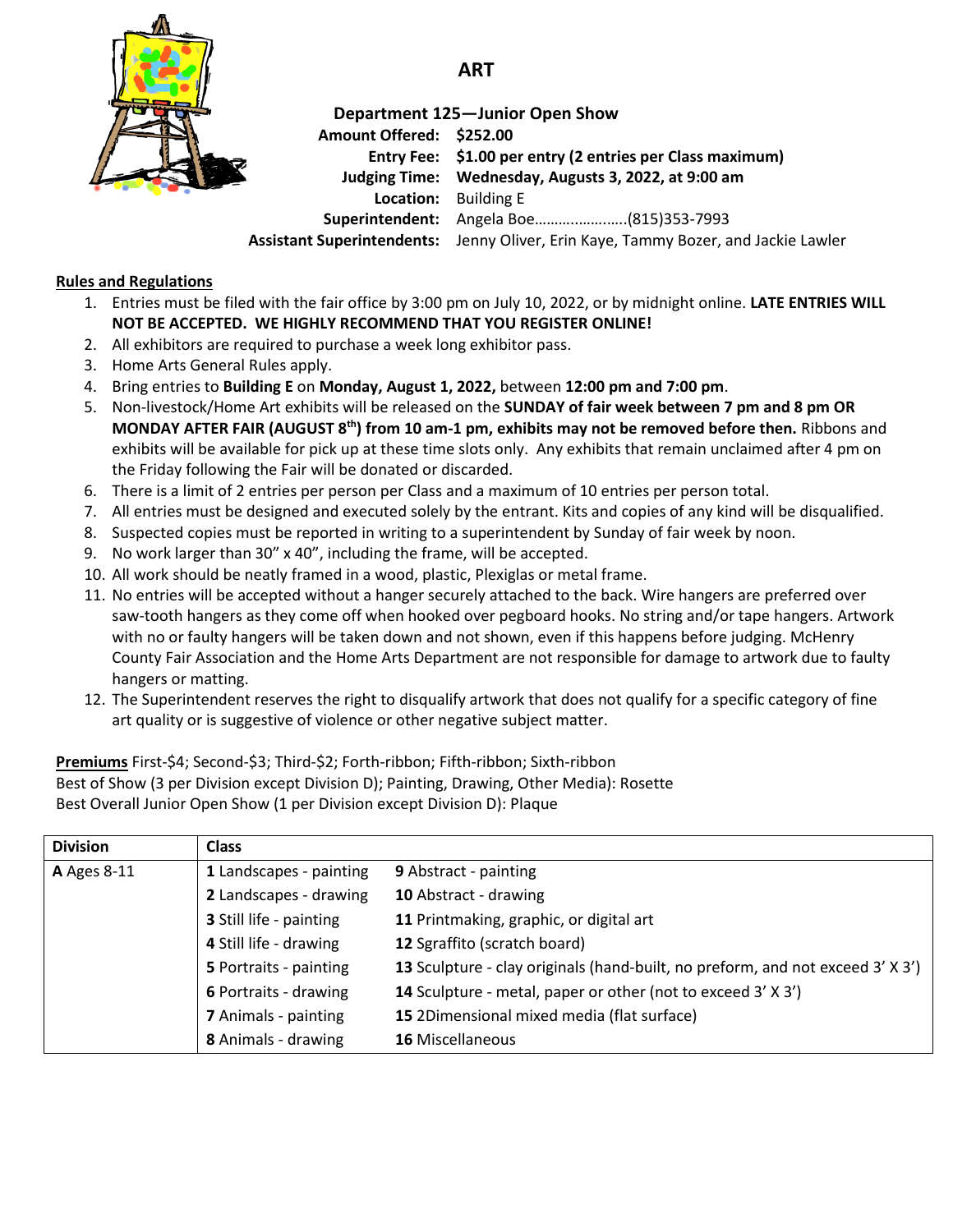| <b>Division</b>     | <b>Class</b>                                                           |                                                                                |  |
|---------------------|------------------------------------------------------------------------|--------------------------------------------------------------------------------|--|
| <b>B</b> Ages 12-15 | 1 Landscapes - painting                                                | 9 Abstract - painting                                                          |  |
|                     | 2 Landscapes - drawing                                                 | 10 Abstract - drawing                                                          |  |
|                     | <b>3</b> Still life - painting                                         | 11 Printmaking, graphic, or digital art                                        |  |
|                     | 4 Still life - drawing                                                 | 12 Sgraffito (scratch board)                                                   |  |
|                     | 5 Portraits - painting                                                 | 13 Sculpture - clay originals (hand-built, no preform, and not exceed 3'x3')   |  |
|                     | 6 Portraits - drawing                                                  | 14 Sculpture - metal, paper or other (not to exceed 3' x 3')                   |  |
|                     | <b>7</b> Animals - painting                                            | 15 2Dimensional mixed media (flat surface)                                     |  |
|                     | 8 Animals - drawing                                                    | <b>16 Miscellaneous</b>                                                        |  |
| C Ages 16-21        | 1 Landscapes - painting                                                | 9 Abstract - painting                                                          |  |
|                     | 2 Landscapes - drawing                                                 | 10 Abstract - drawing                                                          |  |
|                     | 3 Still life - painting                                                | 11 Printmaking, graphic, or digital art                                        |  |
|                     | 4 Still life - drawing                                                 | 12 Sgraffito (scratch board)                                                   |  |
|                     | 5 Portraits - painting                                                 | 13 Sculpture - clay originals (hand-built, no preform, and not exceed 3' X 3') |  |
|                     | 6 Portraits - drawing                                                  | 14 Sculpture - metal, paper or other (not to exceed 3' x 3')                   |  |
|                     | 7 Animals - painting                                                   | 15 2Dimensional mixed media (flat surface)                                     |  |
|                     | 8 Animals - drawing                                                    | <b>16 Miscellaneous</b>                                                        |  |
| <b>D</b> Age 1-7    | 1 Little Dabbler-Any Medium.                                           |                                                                                |  |
|                     | * Not Judged and No Entry Fee. Entries receive a participation ribbon. |                                                                                |  |